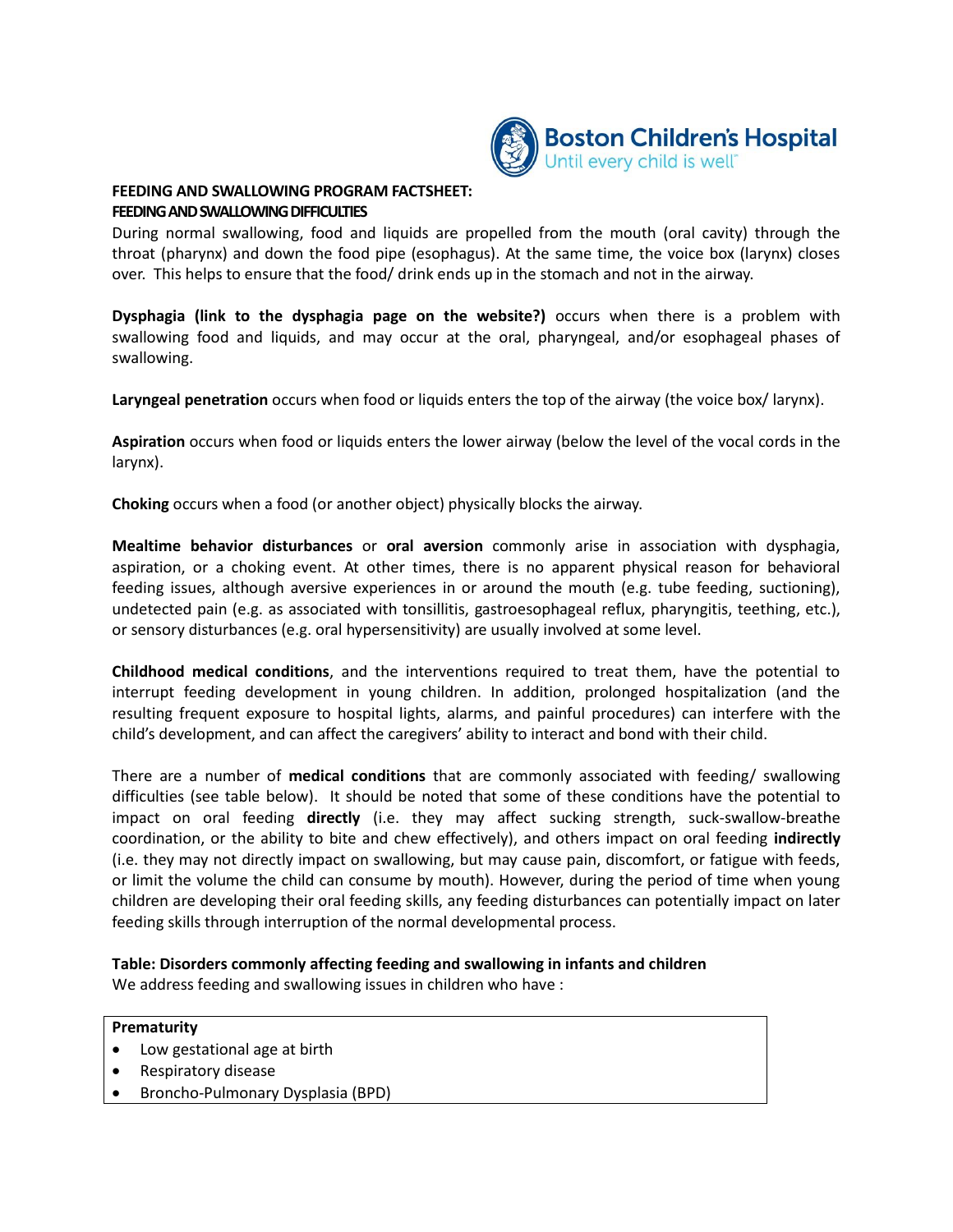| ٠                                                                              | Chronic Lung Disease (CLD)                                                      |  |
|--------------------------------------------------------------------------------|---------------------------------------------------------------------------------|--|
| ٠                                                                              | Low birth weight                                                                |  |
| ٠                                                                              | Comorbidities associated with prematurity                                       |  |
|                                                                                |                                                                                 |  |
| Respiratory and AeroDigestive disorders that can impact feeding and swallowing |                                                                                 |  |
|                                                                                | Apnea of the newborn                                                            |  |
| ٠                                                                              | Laryngomalacia, tracheomalacia, bronchomalacia                                  |  |
| ٠                                                                              | Laryngeal cleft                                                                 |  |
| ٠                                                                              | Reactive Airway Disease                                                         |  |
| ٠                                                                              | Pneumonia/Bronchiolitis                                                         |  |
|                                                                                | Cardio-pulmonary disorders that can impact feeding and swallowing               |  |
|                                                                                | Cyanotic heart defects, Acyanotic heart defects                                 |  |
| ٠                                                                              | Hypoplastic Left Heart syndrome<br>Cardiac disease                              |  |
| ٠                                                                              |                                                                                 |  |
| ٠                                                                              | Congenital heart disease<br>Ventricular Septal Defect (VSD)                     |  |
| ٠<br>٠                                                                         | Ventricular Septal Defect (ASD)                                                 |  |
|                                                                                | Patient Ductus Arteriosus (PDA)                                                 |  |
|                                                                                | Gastrointestinal and Growth Issues that can impact feeding and swallowing       |  |
| ٠                                                                              | Congenital diaphragmatic hernia                                                 |  |
| ٠                                                                              | Food allergies                                                                  |  |
| ٠                                                                              | Food intolerances                                                               |  |
| ٠                                                                              | <b>Esophageal strictures</b>                                                    |  |
| ٠                                                                              | Failure to thrive                                                               |  |
| $\bullet$                                                                      | Nectrotising EnteroColotis (NEC)                                                |  |
| $\bullet$                                                                      | Gastroschesis                                                                   |  |
| ٠                                                                              | Hirshprung's disease                                                            |  |
| ٠                                                                              | Tracheo-Esophageal Fistula (TEF)                                                |  |
| ٠                                                                              | Esophageal Atresia (EA) and Long Gap Esophageal Atresia (LGEA)                  |  |
| ٠                                                                              | Gastro-Esophageal Reflux (GER)                                                  |  |
| ٠                                                                              | Food allergies and food intolerances                                            |  |
| $\bullet$                                                                      | Eosinophillic Esophagitis (EE)                                                  |  |
|                                                                                | Omphalocele (does this belong here?)                                            |  |
|                                                                                | Short Gut syndrome / Short Bowel syndrome                                       |  |
|                                                                                | Neurological and Neuromuscular Disorders that can impact feeding and swallowing |  |
| ٠                                                                              | Intra-Ventricular Hemorrhage (IVH)                                              |  |
| ٠                                                                              | Peri-Ventricular Leukomalacia (PVL)                                             |  |
| ٠                                                                              | Hydrocephalus                                                                   |  |
|                                                                                | Seizures                                                                        |  |
|                                                                                | Epilepsy                                                                        |  |
| ٠                                                                              | Microcephaly                                                                    |  |
| ٠                                                                              | Traumatic Brain Injury (TBI) and Acquired Brain Injury (ABI)                    |  |
| ٠                                                                              | <b>Brain tumors</b>                                                             |  |
| ٠                                                                              | Hypoxic Ischemic Encephalopathy (HIE)                                           |  |
|                                                                                | Spinal Muscular Atrophy (SMA)                                                   |  |
|                                                                                | Muscular Dystrophy (MD)                                                         |  |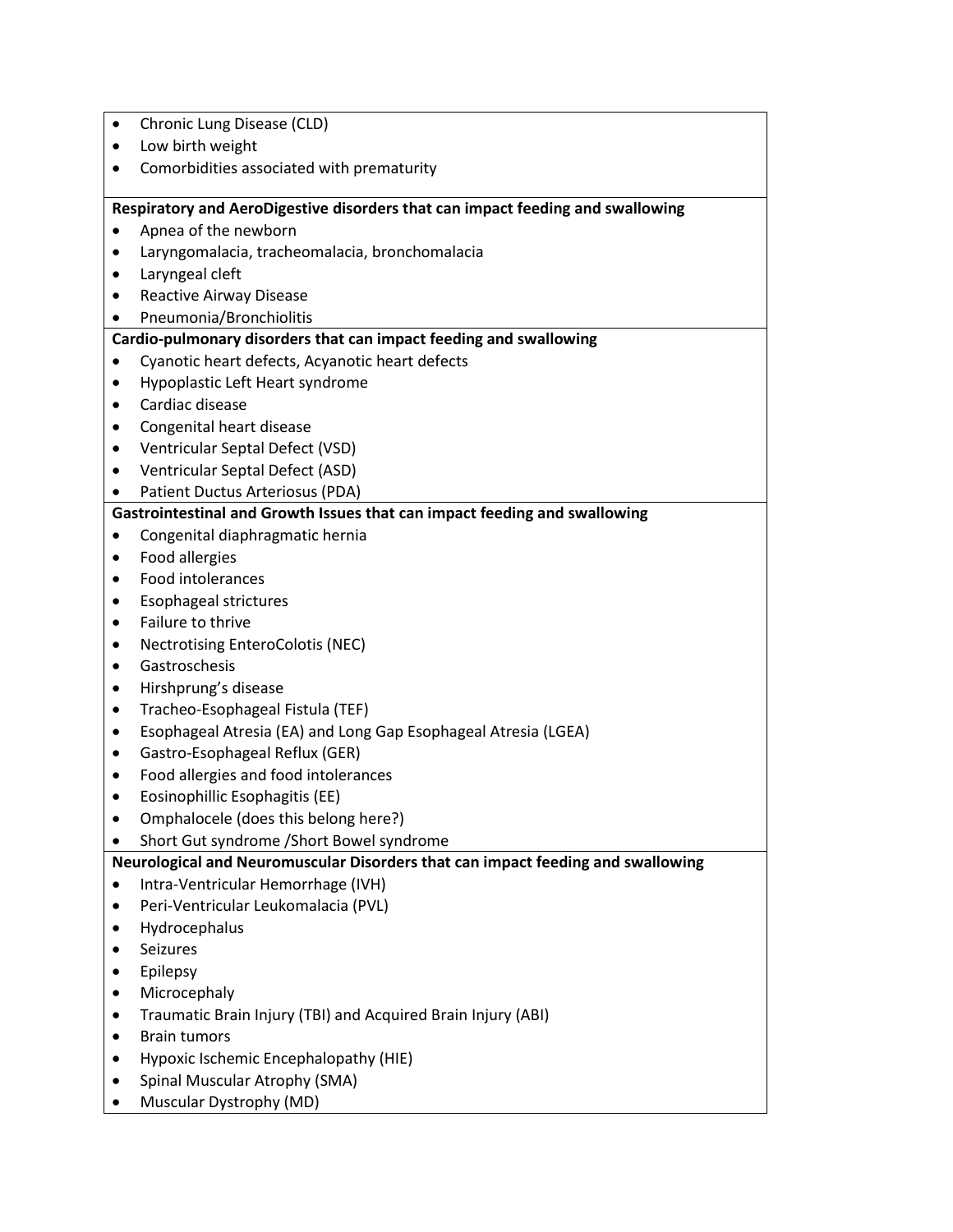| Multiple Sclerosis (MS) |
|-------------------------|
| Canabual Daleu (CD)     |

- Cerebral Palsy (CP)
- Chiari malformation

## **Congenital abnormalities that can impact feeding and swallowing**

- Cleft lip, cleft palate
- Pierre Robin sequence
- Other cranio-facial syndromes
- Moebius syndrome
- Micrognathia

#### **Medical treatments that may impact feeding and swallowing**

- Tube feeding (OG, NG, NJ, PEG, gastrostomy)
- Respiratory support (e.g. ventilation, high-flow, CPAP, oxygen)
- Tracheostomy, Naso-Pharyngeal (NP) airway
- Some medications

**Ingestional injuries** (e.g. swallowing detergents or a battery)

# **Structural or Airway Complications**

- Laryngeal cleft
- Tongue Tie
- Chronic Tonsillitis
- Vocal cord/vocal fold paralysis
- Sub-glottic stenosis
- Laryngomalacia
- Tracheomalacia
- Tracheostomy
- Choanal atresia

## **Genetic Disorders that can impact Feeding and Swallowing**

- Down syndrome
- CHARGE Association
- Rett Syndrome
- Prader Willi syndrome
- Cornelia de Lange syndrome
- 22q11 deletion (DiGeorge or VeloCardioFacial Syndrome)

**Sensory Processing Disorders** (SPD), **Autism Spectrum Disorders** (ASD)

**Behavioral feeding difficulties** (e.g. food aversion)

Please note this list is not exhaustive.